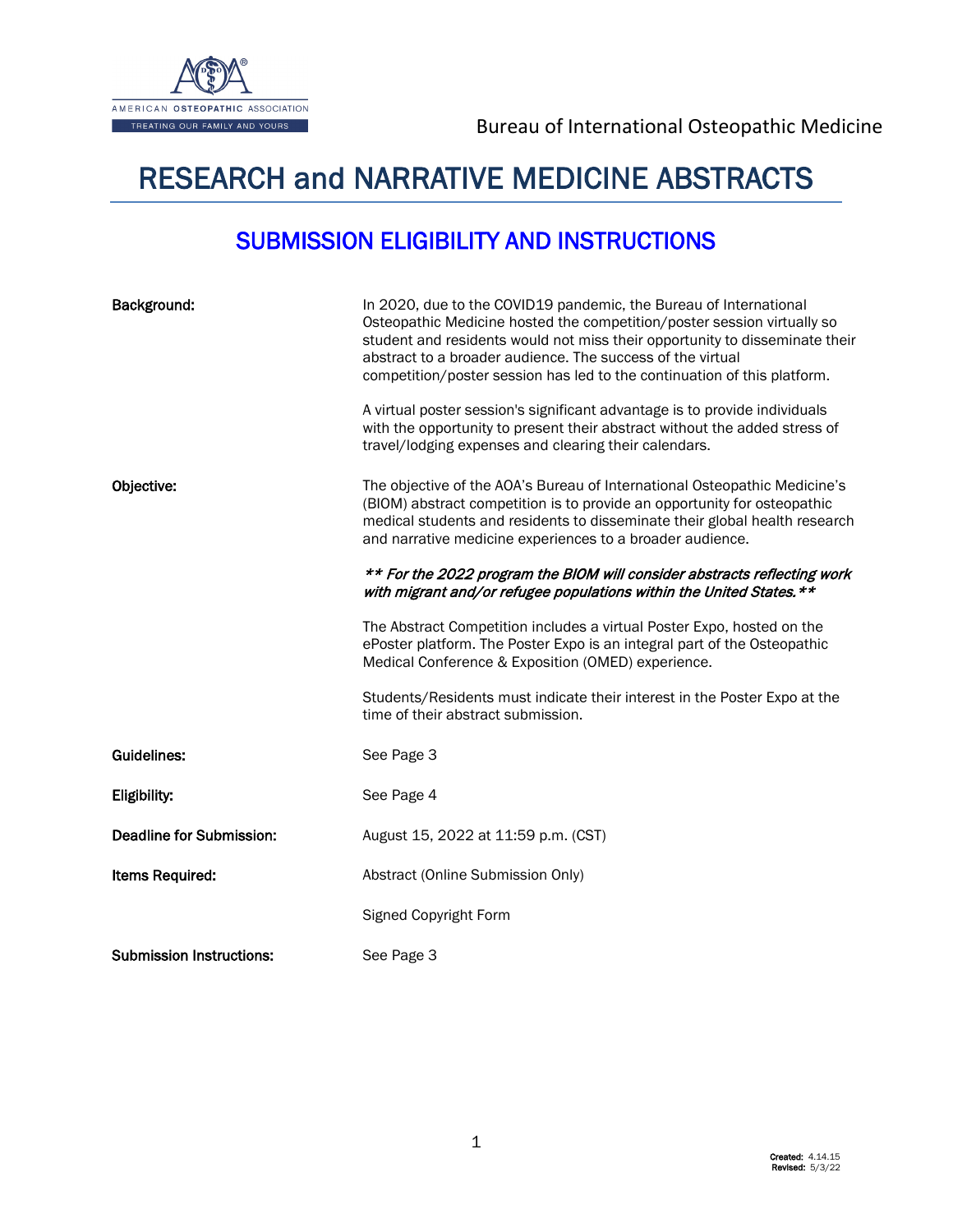

## **TABLE OF CONTENTS**

<span id="page-1-0"></span>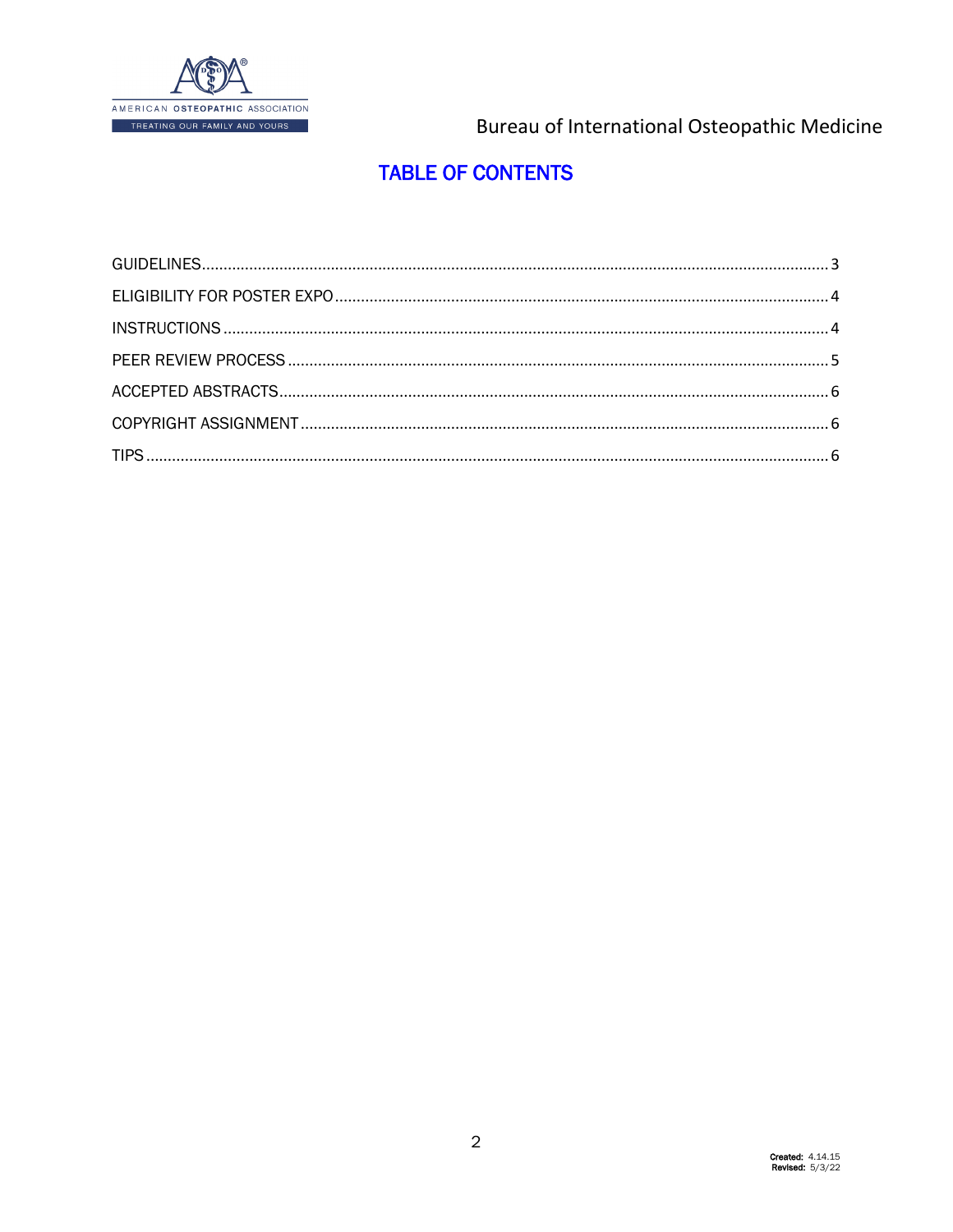

### <span id="page-2-0"></span>**[GUIDELINES](#page-1-0)**

- 1. Research Abstracts must be a clinical, basic science or health services study. The research category includes any project using quantitative, qualitative, or mixed methods to collect evidence of or test a hypothesis about any aspect of global health. This includes
	- Randomized controlled trials, case-control studies, and all other interventional research.
	- Epidemiological, ethnographic, and all other forms of observational research.

It does not include

- Case studies or other descriptions of single clinical cases;
- Meta-analyses of existing literature on a global health topic; and
- Any other articles that do not present original data.

All abstracts must describe projects completed in a low- or middle-income country, in resourceconstrained settings or with under-served populations.

Research submitted for this competition can be one outcome of a larger research program with multiple associated personnel, data collection activities, datasets, or publications. A particular scope of research, endpoint, or specific result is not an eligibility requirement.

However, all abstracts must include one or more osteopathic medical students or residents as authors. (Additional authors can be associated with any tertiary educational institution or healthcare facility and may have any other educational or professional qualification.)

All submitted materials must be previously unpublished.

2. Narrative Medicine: The narrative medicine category allows for osteopathic medical students and residents to submit essays of creative nonfiction describing their experiences in global health. The competition invites participants to submit short nonfiction narratives about their global health outreach experiences. Any global health outreach work undertaken through or in collaboration with any college of osteopathic medicine or residency program in the United States is eligible, including activities done for credit, professional advancement, or personal enrichment.

This category includes:

- First-person essays related to global health work, including opinions and personal impact, based on real events.
- Nonfiction narratives that describe specific circumstances, conditions, or events in the lives of specific patients, healthcare practitioners, or communities where global health work is done.
- Essays that incorporate reflections on public health or clinical care in a region with narrative insights into the history, ecology, economy, or society of that region.
- Vignettes that present multiple occurrences to illustrate a theme.
- Travelogues (chronological presentations of activities undertaken while traveling).
- Lyric essays and other creative nonfiction essays, as long as the content is squarely focused on health in an international context.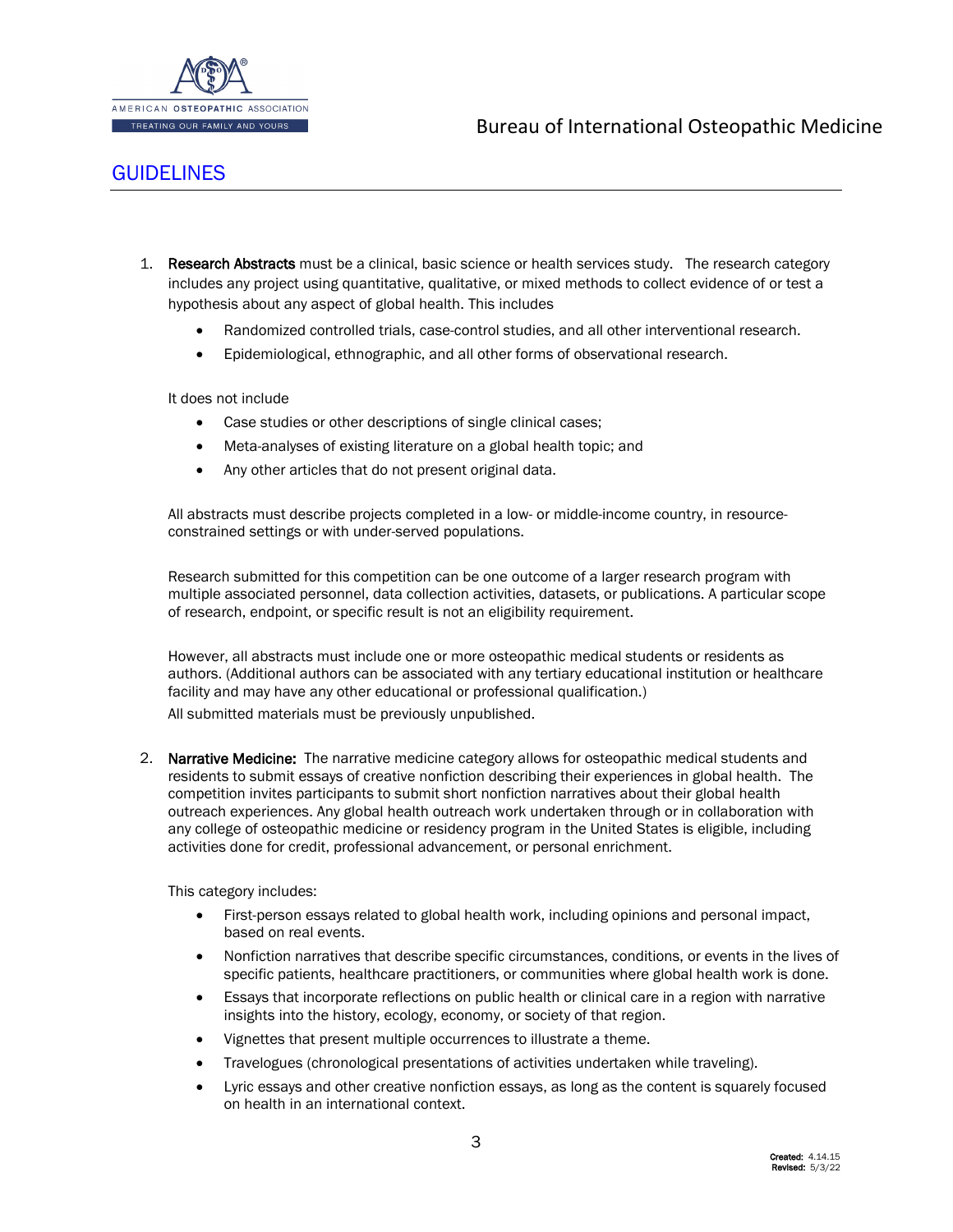

- They should be free of bias and not submitted with the intention to promote an organization.
- Should not report data from non-IRB approved projects.

This category does not include

- Promotion of global health outreach trips, groups, businesses, or organizations.
- Fiction or essays that include fictional content.
- Poetry.
- Format, Content, & Style: Because creative nonfiction is by nature more free-form, subjective and personal than academic writing, there is relatively little advice on structure, style, formatting, and content. However, we offer these guidelines.
- Privacy: As with research abstracts, it is inappropriate to disclose the identities of any research subject or patient. Please omit all names for persons receiving care or participating in global health as a recipient, and limit details that might allow the person to be identified.
- Bear in mind that colleagues, friends, and acquaintances might not want to be included as identifiable figures in your work. It is acceptable to use pseudonyms or omit names and identifiers for these individuals. Otherwise, seek permission from the identified persons before submitting the essay.
- Mark all pseudonyms with an asterisk  $(*)$  at first use.

### <span id="page-3-0"></span>[ELIGIBILITY FOR POSTER EXPO](#page-1-0)

- i. The abstract must be authored by:
	- a. A student at a recognized college of osteopathic medicine or an osteopathic medical resident
	- b. All abstracts must be based on an international health experience
	- c. All research abstracts must have IRB approval
- ii. Students or residents interested in participating in the poster expo must satisfy eligibility requirements (a) and (b) stated above as well as the following:
	- a. Submit an abstract wherein the first author is a medical student at a college of osteopathic medicine or an osteopathic medical resident at the time the research is conducted and the abstract is submitted; and
	- b. Indicate the desire to enter into the poster competition at the time that the abstract is submitted.

### <span id="page-3-1"></span>**[INSTRUCTIONS](#page-1-0)**

- 1. The information presented in the abstract must be original, not a duplicate, and not previously published in a peer-reviewed journal.
- 2. Do not use abbreviations, unless spelled out first, acronyms, footnotes, or references in the abstract.
- 3. Research abstracts should have a clearly stated:
	- a. Research Question(s)/Hypotheses (Please include, Specific Aims, if applicable)
	- b. Statement of significance. Osteopathic significance must be included.
	- c. Research Method (e.g., sampling, recruitment, participation, data collection, instruments)
	- d. Data Analysis
	- e. Results
	- f. Conclusion
	- g. Acknowledgment/Funding Source (if applicable)
	- h. Research abstracts are limited to 7,500 characters, including spaces.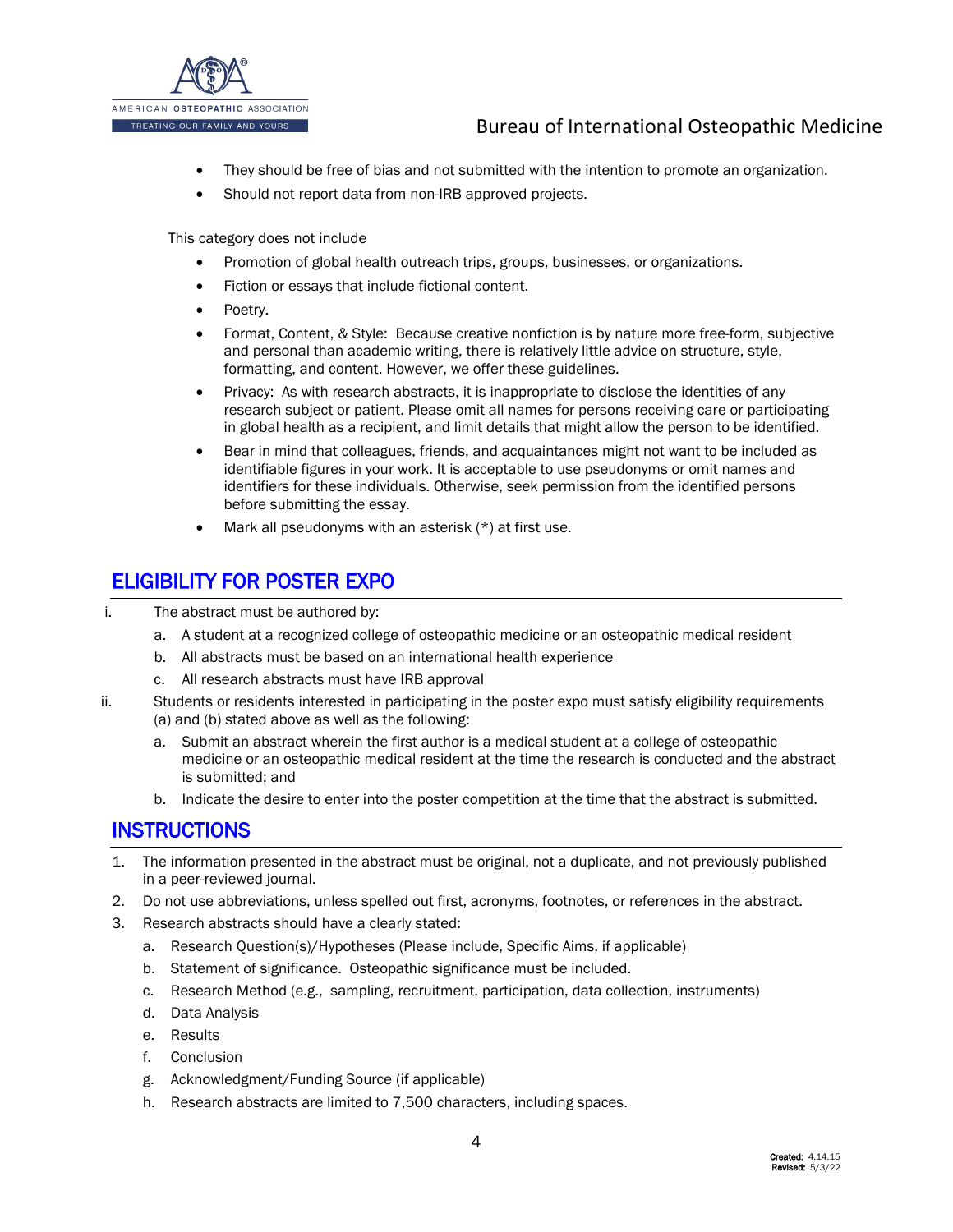

- 4. Narrative Medicine abstracts:
	- a. Any structure is acceptable. (For thoughts on how to structure a personal essay, loo[k here](https://www.creativenonfiction.org/online-reading/picturing-personal-essay-visual-guide) and [here.](https://davehood59.wordpress.com/2010/05/05/organizing-a-personal-essay/))
	- b. Any departure from chronological story-telling should be done purposefully.
	- c. Limit experimental methods to what is necessary to tell the story.
	- d. Narrative abstracts are limited to 9,375 characters, including spaces.
- 5. The abstract should summarize what will be in the poster.
- 6. The first-named author should be the individual who conducted the majority of the research. Co-authors should be listed in direct relation to the amount of research they contributed.
- 7. Where applicable, institutional review board (IRB) approval must be noted.
- 8. After the abstract has been submitted, revisions may be made until the deadline. An email should be sent to the Department of International Affairs who can provide access to the file. Abstract authors may not be added, deleted, or the order of the authors' names be revised after the deadline.

### <span id="page-4-0"></span>[ABSTRACT REVIEW PROCESS](#page-1-0)

- 1. Abstracts that do not meet the eligibility criteria will be rejected.
- 2. Abstracts that do not document IRB approval, if applicable, will be rejected.
- 3. 2-3 reviewers will review each abstract. The reviewers will score the abstracts using a scale of 1.0 through 5.0 (1.0 being poor and 5.0 being excellent).
- 4. Scores will be averaged. Abstracts receiving a score of 3.0 or better will be accepted. Abstracts receiving a score of less than 3.0 will be rejected.

#### 5. Research Review Criteria:

a. Originality and Innovation

#### b. Research Question(s)/Hypotheses

- i. Is the research question strong, logical, and clear?
- ii. Does the abstract contain relevant background information and provide a clear connection to the previous literature?
- iii. Is the project's goal clearly stated, concise, and provide relevance (clinical significance) beyond the project?

#### c. Research Methods (i.e., sampling, recruitment, participation, data collection, instruments)

- i. If applicable, does the abstract provide a thorough explanation of the chosen methods?
- ii. If applicable, are controls and/or comparative groups clearly discussed and included?

#### d. Data Analysis

- i. Was the appropriate statistical and/or logical techniques used to evaluate the data applied?
- ii. Are the data high quality?
- iii. Are the data sufficient to address the research question(s)?
- iv. Are the analyses clear, thorough, and logical?

#### e. Results

i. Does the abstract provide reasonable results that are strongly supported by evidence and tied directly to the research question(s)?

#### f. Conclusion

- i. Does the abstract discuss relevance in a wider context (future research opportunities)?
- ii. Does the abstract discuss any limitations of the study?

#### 2. Narrative Medicine Essay Review Criteria

- a. Originality
	- i. Does the essay show Independent thought and constructive imagination?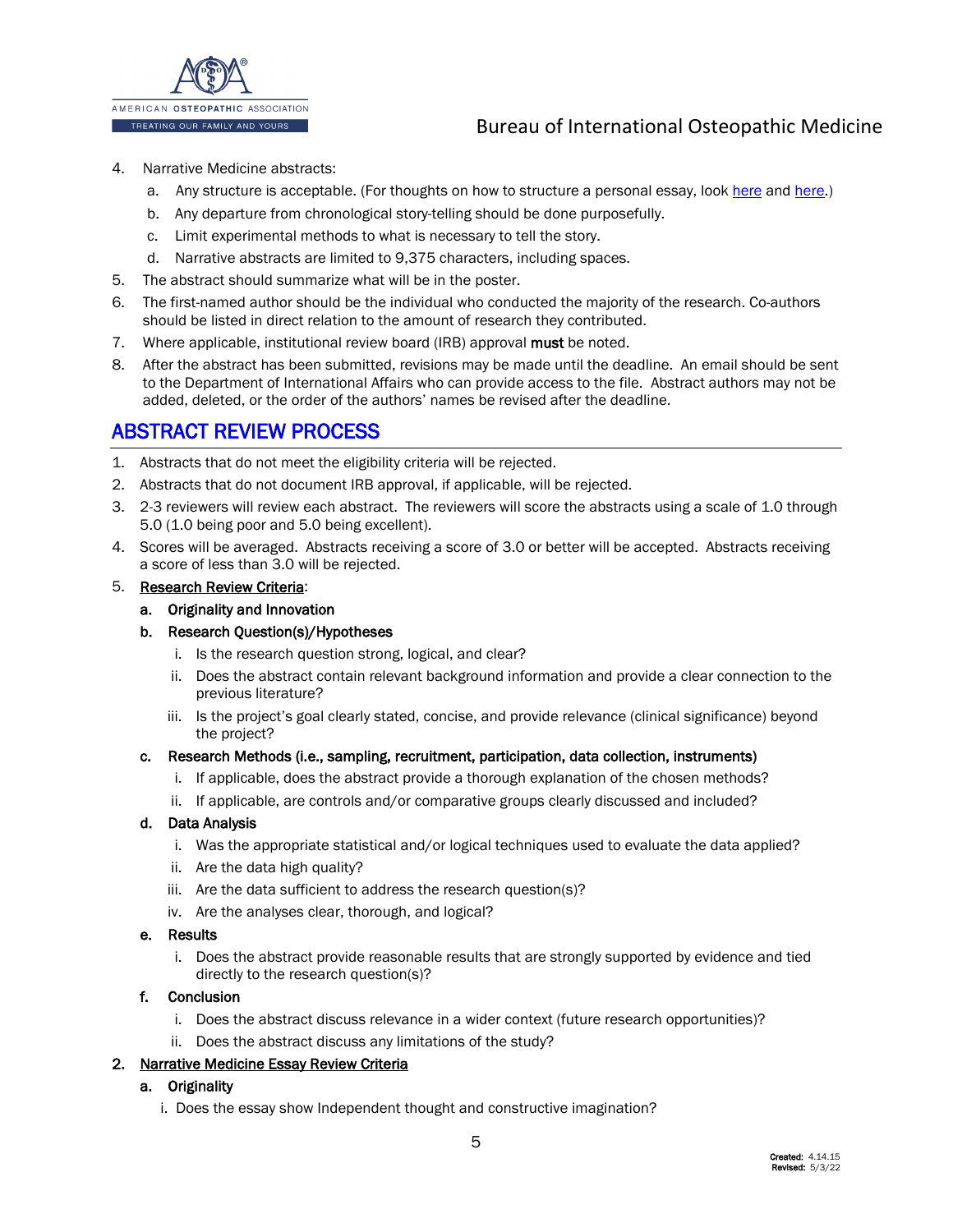

#### b. Readability

- i. There are little to no grammatical errors;
- ii. The abstract is easy to read and understand

#### c. Engaging

- i. Narrative story engages the reader
- d. Critical Thinking
	- i. Information is relayed in an organized way that reveals the authors critical thinking about the topic

#### e. Quality

i. Level of value and excellence

#### f. Overall Presentation

### <span id="page-5-0"></span>[ACCEPTED ABSTRACTS](#page-1-0)

- 1. Abstract decision letters will be sent via email to the first author. NOTE: *Abstracts not accepted for presentation are not published and will not be disclosed outside of AOA and the peer review committee.*
- 2. All decisions of the abstract review committee are final. The abstract review committee will not consider requests for appeals.

#### 3. All abstracts will receive anonymous feedback from the reviewer.

- 4. The first author or their designee must register to attend the OMED and must remit the appropriate registration fee.
- 5. A signed "assignment of copyright" form is required. The form is emailed after the submission of an abstract. Secure all signatures and electronic mail or fax to:

*Department of International Affairs American Osteopathic Association* 

Email: *biom@osteopathic.org* 

- 6. If an emergency arises and the presenter is unable to attend, he/she must notify the AOA Department of Research and Development in writing before OMED that he/she will be withdrawing the abstract or naming a substitute presenter.
- 7. Primary responsibility for compliance with any disclosure or nondisclosure requirements resides solely with researchers and/or research sponsors.

### <span id="page-5-1"></span>[COPYRIGHT ASSIGNMENT](#page-1-0)

- 1. In submitting an abstract, the author transfers to the American Osteopathic Association, the copyright and all other rights in the material comprising the abstract if the abstract is accepted. Co-authors reserve the following: a) all proprietary rights other than copyright, such as patent rights, and b) the right to use all or part of the abstract in future works of their own. The American Osteopathic Association, as the holder of the copyright on the accepted abstract, reserves all rights of reproduction, distribution, performance, display, and the right to create derivative works in both print and digital formats.
- 2. Signing the copyright for an abstract does not prevent authors from using the abstract in an article and signing the copyright for that article, including its abstract.

#### <span id="page-5-2"></span>[TIPS](#page-1-0)

- 1. The abstract should summarize what will be on the poster.
- 2. The first-named author should be the individual who conducted the majority of the research. Co-authors should be listed in direct relation to the amount of research they contributed.